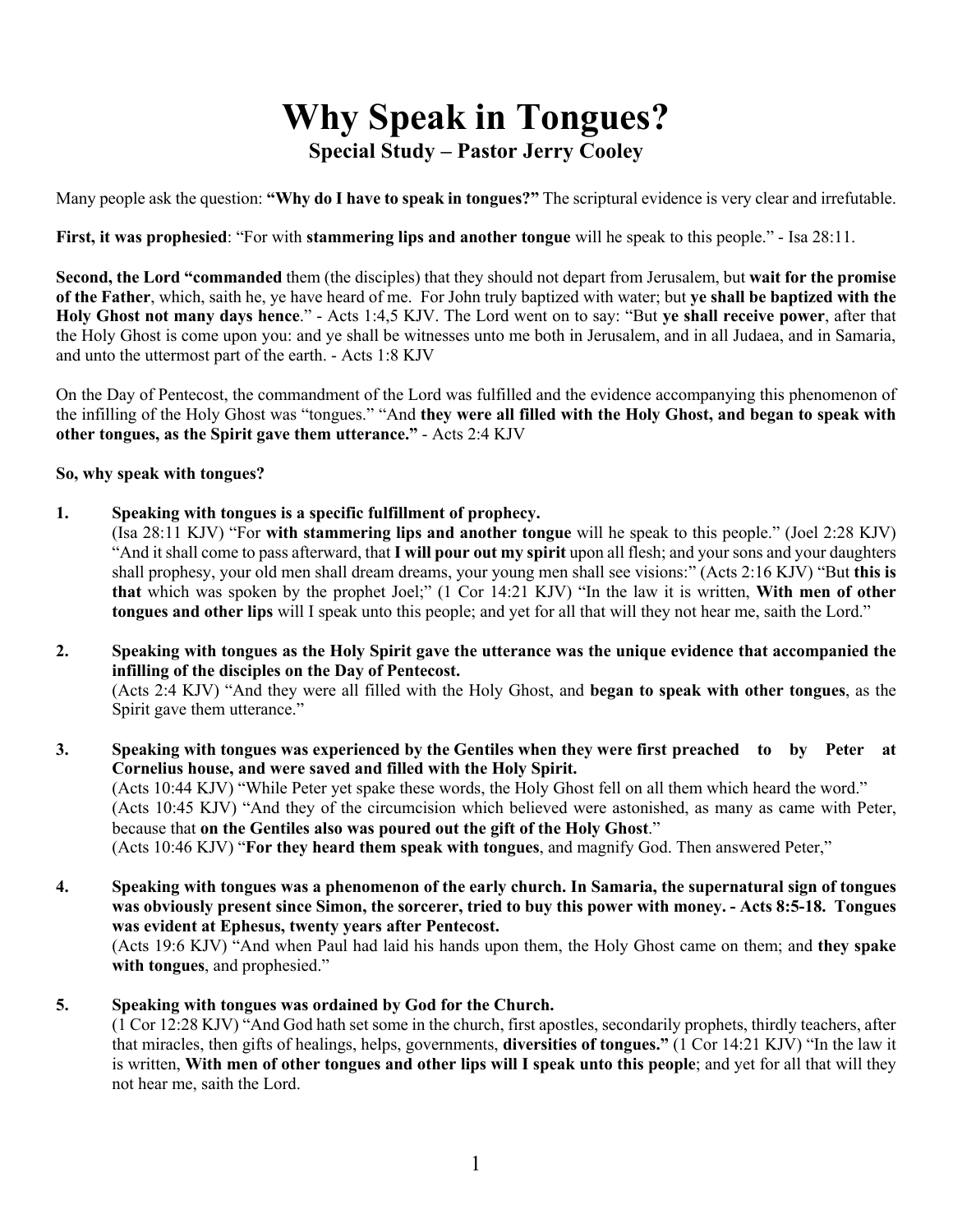# **6. Speaking with tongues is a proof of the resurrection and glorification of Jesus Christ.**

(John 16:7 KJV) "Nevertheless I tell you the truth; It is expedient for you that I go away: for **if I go not away, the Comforter will not come unto you; but if I depart, I will send him unto you."** (Acts 2:22 KJV) "Ye men of Israel, hear these words; Jesus of Nazareth, a man approved of God among you by miracles and wonders and signs, which God did by him in the midst of you, as ye yourselves also know: (Acts 2:25 KJV) "For David speaketh concerning him, I foresaw the Lord always before my face, for he is on my right hand, that I should not be moved: (Acts 2:32 KJV) "This Jesus hath God raised up, whereof we all are witnesses." (Acts 2:33 KJV) "**Therefore being by the right hand of God exalted, and having received of the Father the promise of the Holy Ghost, he hath shed forth this, which ye now see and hear."**

# **7. Speaking with tongues is a sign OF the believer.**

(Mark 16:17 KJV) "And these signs shall follow them that believe; In my name shall they cast out devils; **they shall speak with new tongues;"** (John 7:38 KJV) "He that believeth on me, as the scripture hath said, **out of his belly shall flow rivers of living water."** (John 7:39 KJV) "(But **this spake he of the Spirit**, which they that believe on him should receive: for the Holy Ghost was not yet given; because that Jesus was not yet glorified.)"

# **8. Speaking with tongues is a sign TO the unbeliever.**

(1 Cor 14:22 KJV) "Wherefore **tongues are for a sign, not to them that believe, but to them that believe not**: but prophesying serveth not for them that believe not, but for them which believe."

**9. Speaking in tongues can be a means of preaching God's power and goodness to others in their own language.** (Acts 2:6 KJV) "Now when this was noised abroad, the multitude came together, and were confounded, because that **every man heard them speak in his own language."** (Acts 2:7 KJV) "And they were all amazed and marvelled, saying one to another, Behold, are not all these which speak Galilaeans?" (Acts 2:8 KJV) "And **how hear we every man in our own tongue**, wherein we were born?" (Acts 2:9 KJV) "Parthians, and Medes, and Elamites, and the dwellers in Mesopotamia, and in Judaea, and Cappadocia, in Pontus, and Asia," (Acts 2:10 KJV) "Phrygia, and Pamphylia, in Egypt, and in the parts of Libya about Cyrene, and strangers of Rome, Jews and proselytes," (Acts 2:11 KJV) "Cretes and Arabians, **we do hear them speak in our tongues the wonderful works of God."**

# **10. Speaking with tongues is a spiritual gift for self-edification.**

(1 Cor 14:4 KJV) "**He that speaketh in an unknown tongue edifieth himself**; but he that prophesieth edifieth the church."

# **11. Speaking with tongues accompanied by the gift of interpretation is a spiritual gift for edification of the Church.**

(1 Cor 14:5 KJV) "I would that ye all spake with tongues, but rather that ye prophesied: for greater is he that prophesieth than **he that speaketh with tongues, except he interpret, that the church may receive edifying."** (1 Cor 12:10 KJV) "To another the working of miracles; to another prophecy; to another discerning of spirits; **to another divers kinds of tongues; to another the interpretation of tongues:"**

## **12. Speaking with tongues is a spiritual gift for communication with God in private worship.**

(1 Cor 14:2 KJV) "For **he that speaketh in an unknown tongue speaketh not unto men, but unto God**: for no man understandeth him; howbeit in the spirit he speaketh mysteries."

## **13. Speaking with tongues is a means by which the Holy Spirit intercedes through us in prayer.** (Rom 8:26 KJV) "Likewise the Spirit also helpeth our infirmities: for we know not what we should pray for as we ought: but **the Spirit itself maketh intercession for us with groanings which cannot be uttered**." (1 Cor 14:14 KJV) "For **if I pray in an unknown tongue, my spirit prayeth**, but my understanding is unfruitful.

# **14. Speaking with tongues is a spiritual gift for "singing in the Spirit."**

(1 Cor 14:15 KJV) "What is it then? I will pray with the spirit, and I will pray with the understanding also: **I will sing with the spirit**, and I will sing with the understanding also." (Eph 5:18 KJV) "And be not drunk with wine,